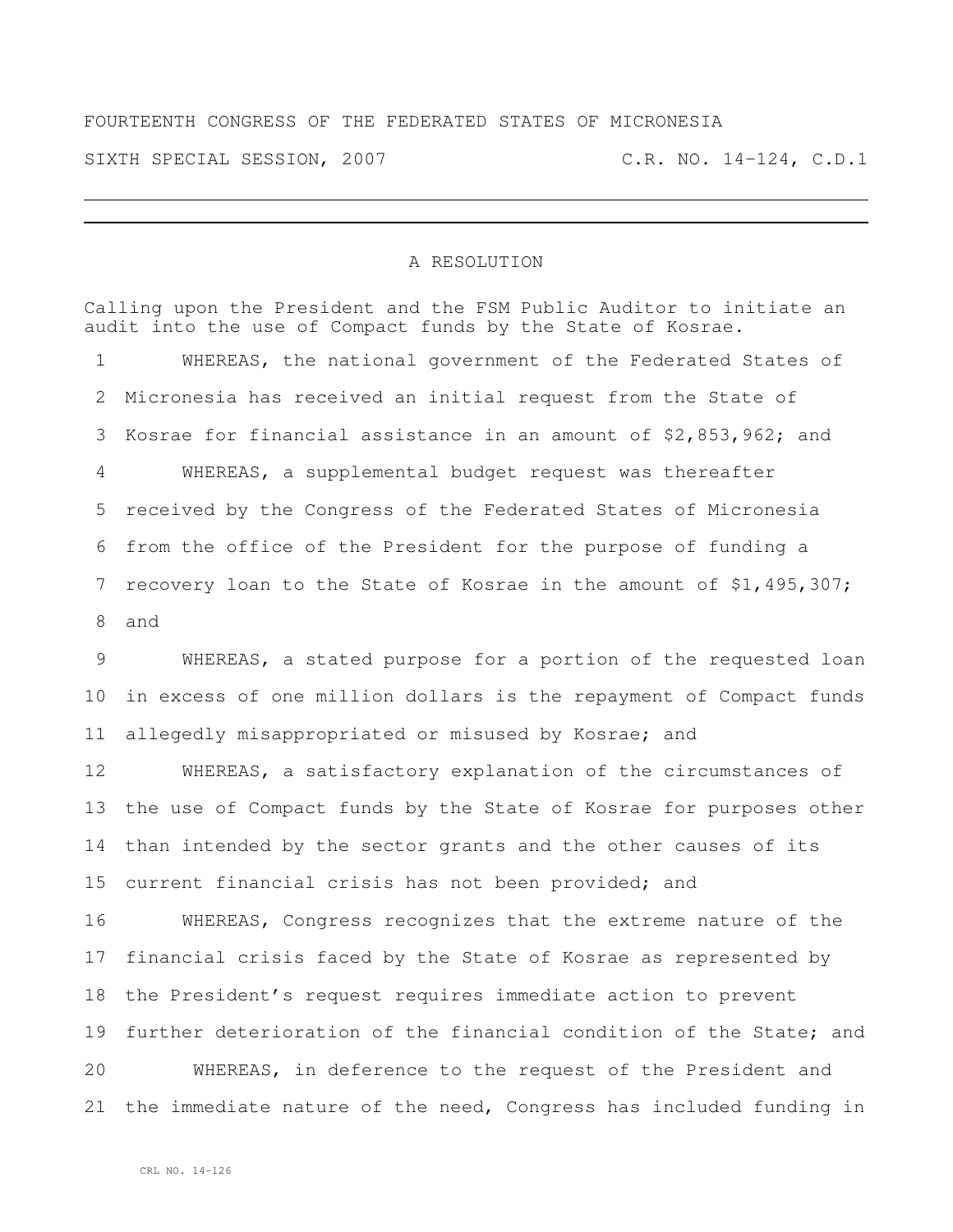the amount of \$1,500,000 in C.B. No. 262 to be used for a recovery loan by the national government of the FSM to the State of Kosrae; and

 WHEREAS, Congress believes an audit of the expenditures by Compact funds by the State of Kosrae and a review of the financial policies, practices and procedures of Kosrae State and its public officials, officers and employees in authorizing or permitting the expenditures for purposes other than intended by the grants is essential to an understanding of the origins of the financial crisis in Kosrae and preventing future uses of Compact funds for unauthorized purposes by the State of Kosrae and the other states of the FSM and in determining if criminal conduct on the part of one or more public officials occurred.

 NOW, THEREFORE, BE IT RESOLVED that the Fourteenth Congress of the Federated States of Micronesia calls upon the President and the FSM Public Auditor to immediately initiate a comprehensive audit of the expenditure of Compact funds by the State of Kosrae and further to conduct a review of the policies, practices and procedures of Kosrae State and its government officials, officers and employees which authorized or permitted the expenditure of Compact funds for purposes other than intended by the grants in a cumulative amount in excess of one million dollars.

 BE IT FURTHER RESOLVED that the President direct the Department of Justice to further investigate whether violations of the criminal laws of the FSM on the part of individual officers,

of 3